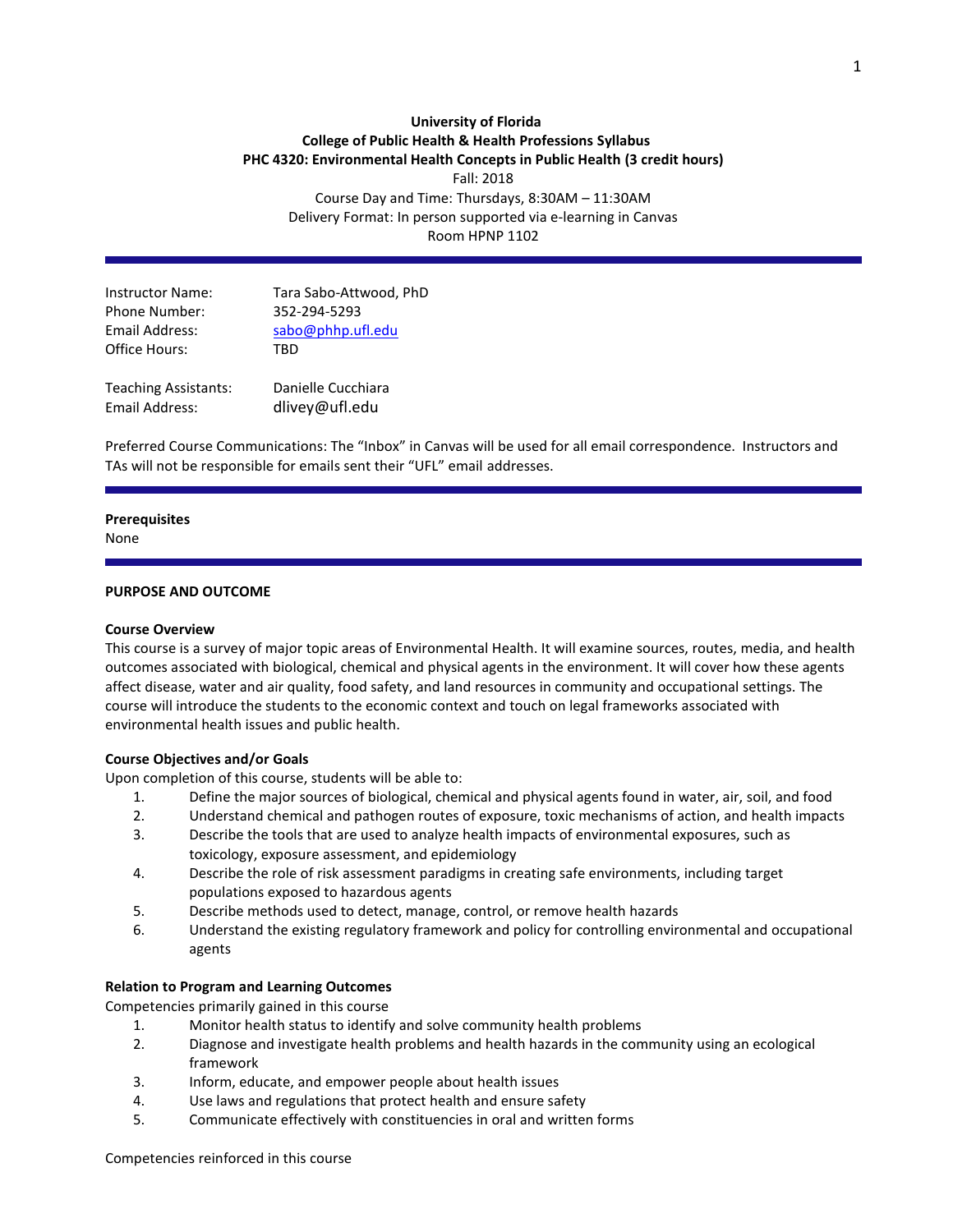- 1. Mobilize community partnerships and action to identify and solve health problems
- 2. Develop policies and plans that support individual and community health efforts
- 3. Evaluate effectiveness, accessibility, and quality of personal and population-based health services
- 4. Conduct research for new insights and innovative solutions to health problems

### **Instructional Methods**

- 1. Lectures: are for general orientation. Students are responsible for all the material presented in the course and assigned readings. This will be the main source of content in this course.
- 2. Readings and Resources. In addition to the required text, supplementary readings and resources will be posted in the course. The reading list may be supplemented during the course.
- 3. Assessments: A variety of assessments will be used in this course, including but not limited to debates, discussions, In the News projects and exams.

### **What is expected of you?**

You are expected to attend weekly lectures and complete all readings, assignments, and exams. Additionally, you are expected to actively engage in the course throughout the semester. Your participation fosters a rich course experience for you and your peers that facilitate overall mastery of the course objectives.

### **DESCRIPTION OF COURSE CONTENT**

This course is taught as a series of modules, each covering one specific aspect of environmental health. Each module may contain lectures, external links, videos, discussions and required readings as well as assignments. You are responsible for all course content regardless of the format. The topical Outline/Course Schedule below details the dates of content modules and assignments. Debates and Exams are also listed.

#### **Getting Started**

- 1. Visit http://lss.at.ufl.edu and login to e-Learning in Canvas using your Gatorlink ID and password.
- 2. Find our course website. It will be listed as PHC4320: Environmental Health Concepts in Public Health, Fall 2018.
- 3. Complete the "Getting Started" Module under the Modules Tool (left menu). This will prompt you to download and review the syllabus, review the materials on plagiarism, and complete the syllabus quiz.

The remainder of the course materials will be locked and unavailable to you until you have completed the "Getting Started" Module. You MUST earn a 100% score on this quiz in order for the course materials to open in the course site. If you do not receive a 100% score, please review the feedback on your quiz attempt and retake as soon as possible. This is an important element to insure that all students are aware of the curriculum requirements for this course. If you have ANY difficulty with this quiz, please send an email in the course to using the Canvas "Inbox" as soon as possible.

### **Required Course Materials and Technology**

### Text book (optional): Enviro*nmental Health, 4th edition* Dade W. Moeller Harvard University Press, 2011 ISBN 9780674047402

### e-Learning in Canvas site:

There will be an online site for this course in Canvas, the learning management system supported by the University. Log in a[t https://lss.at.ufl.edu/](https://lss.at.ufl.edu/) and go to course site for PHC6313: Environmental Health Concepts in Public Health, Fall 2018.

Here, I will post the syllabus, lecture presentations, details of each assignment, and allow for communication between the students and course instructor and TA. You will also turn in assignments through this site. Once the course begins, all electronic communication will take place through the e-Learning in Canvas site. This includes all emails. This will eliminate any issues with students not getting emails due to connection problems. It will be your responsibility to check the site on a routine basis to keep up with announcements, emails, and course modifications.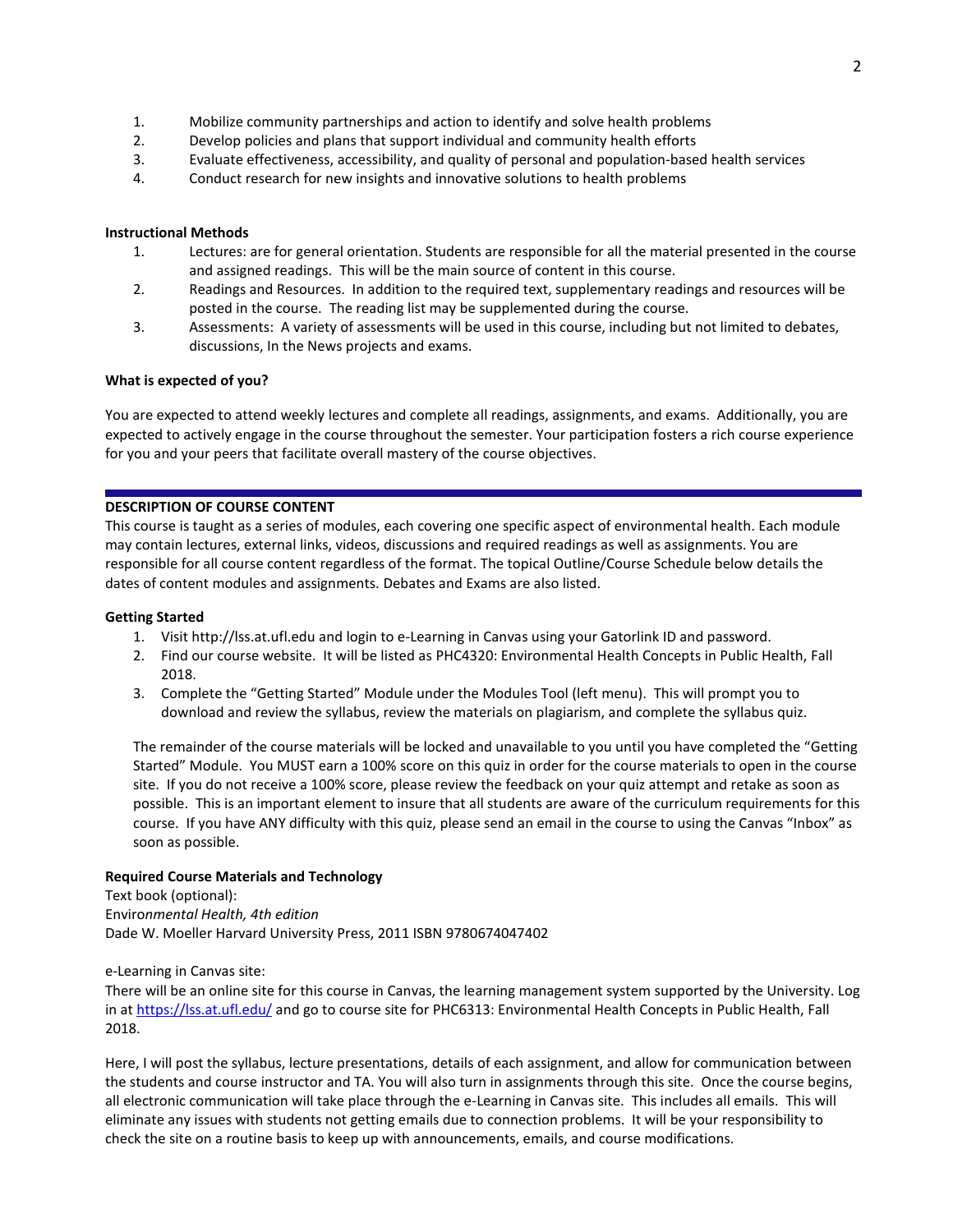For technical support related to course materials and links, please contact me and the online course coordinator (Truly Hardemon; hardemont@phhp.ufl.edu).

For technical support for this e-Learning in Canvas, please contact the UF Help Desk at:

- (352) 392-HELP select option 2
- [Learning-support@ufl.edu](mailto:Learning-support@ufl.edu)
- [helpdesk@ufl.edu](mailto:helpdesk@ufl.edu)
- <https://lss.at.ufl.edu/help.shtml>

### **ACADEMIC REQUIREMENTS AND GRADING**

### **General information**

Assignments are to be turned in as a Word document or PowerPoint file as directed, unless otherwise indicated. They will be returned to you with comments. If you have unexpected issues with Canvas, you may email the assignment to the course TA and professor directly. Assignments are normally intended as individual projects unless otherwise directed. Shared work may be treated as a form of plagiarism. Assignments may be required to be submitted via Turnitin in this course (this will be done automatically in the Canvas Assignment). This tool will pick up any passages in students' work that come from another source. Be sure to adequately cite your sources/references for these assignments to avoid plagiarism (see format below).

The Canvas assignment tool will notify you confirming the submission of your assignment. PLEASE check your UFL email at http://webmail.ufl.edu on a regular basis for these and other email notices from the course site. If you do not receive an email confirmation within 2 hours of submission, please return to the site and resubmit your assignment. It is a student's responsibility to verify that they turn in assignments on time and that they turn in the CORRECT assignment attachment. Please take a few moments to open your submitted attachment and verify that you have submitted the correct file and that the file is not corrupted or in the wrong format.

You will be graded in the course through the use of 5 different learning assessments which are as follows:

### **1. Written Assignments**

**There will be 5 written and graded assignments (50 points each; Total 250 points).** Typically these will be one to two single-spaced pages long. Detailed instructions will be provided with each assignment.

Assignment 1 is an ungraded assignment to assess what everyone's pre-course perceptions about toxic chemicals and compounds are. It can be found in the "Assignment" tool. In the assignment you will find a link to a quick survey. Please complete this as soon as possible, but by August 24th.

Assignments 2 - 6 are to be turned in as a Word document in the Canvas Assignment tool, unless otherwise indicated. They will be returned to you with comments. If you have unexpected issues with Canvas, you may email the assignment to the course TA and professor directly. Assignments are normally intended as individual projects unless otherwise directed. Shared work may be treated as a form of plagiarism. Assignments may be required to be submitted via Turnitin in this course (this will be done automatically in the Canvas Assignment). This tool will pick up any passages in students' work that come from another source. Be sure to adequately cite your sources/references for these assignments to avoid plagiarism (see format below). Please check your Turnitin report by going back to the assignment and clicking on the colored box icon in the assignment (you want to achieve a blue or green indication) – anything yellow, orange or red should be adjusted and resubmitted BEFORE the assignment deadline. So, it is recommended that you submit EARLY to enable you to utilize this option of resubmission. Resubmissions after the due date may be subject to a late submission penalty.

### **2. Debate Peer Evaluations**

You will be required to attend 5 of the 6 debates either in class on Friday mornings, remotely via live streaming, or you will view a taped version of the debate that will be posted on canvas. After the completion of each debate presentations, each student in the class will be required to provide a Peer Evaluation (10 points for each evaluation, Total 50 points). Peer Evaluations are completed using a form provided in class or on canvas. Deadlines will be set for these assignments during the semester.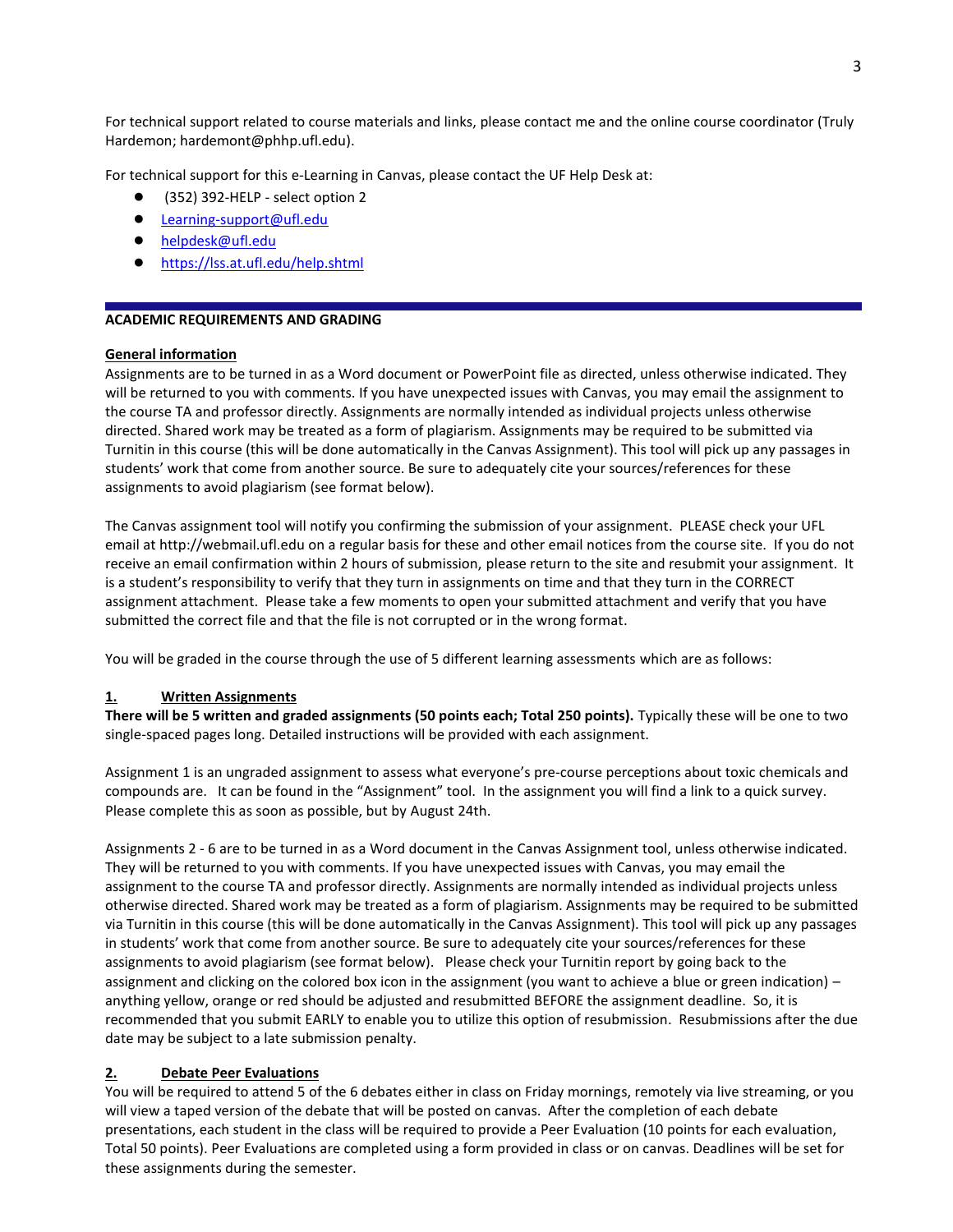### **3. Debate Written Report**

Each student will complete one written report after viewing (either in person or in video format as required) each debate for a total of 5 debates (@ 40 points each). For this assignment, each student will independently prepare and submit approximately a 2 page, 11 font double-spaced word essay describing their initial stance on the debate topic they just viewed, and then their stance after viewing the debate, and why. Each student must explain why the arguments or the facts that were introduced to you either changed your stance or enforced it. Make sure to explicitly include the facts or events that swayed or solidified your decision. A more detailed description of the assignment and grading rubric can be found on canvas. This assignment will be due the week after each debate viewed. You are required to complete this assignment for 5 of the 6 debates for the semester. Each student may choose which 5 debates they will write reports for.

### **4. In the News Assignment**

**Each student will be required to submit one 'In the News' assignment during the semester on Canvas (100 points).** For this assignment, each student will be assigned to a topic area at the beginning of the semester, such as 'toxicology' or 'infectious disease'. You will perform a search to identify a current news story that relates to this topic. The 'news' can be positive, negative, changes in policy, public concerns, etc. You may use general public news forums (TV, web, newspaper); however, please make sure that the sources are credible.

### This assignment will consist of two components:

**(1) You are to prepare 1 Powerpoint slide that describes the event.** This slide can be visual – with pictures, embedded video links, etc. Please include a link to the article using appropriate citation format (see "In the news" assignment description on Canvas) on the slide. This will be briefly presented in class by the student, followed by a question and answer section, which will take no more than 3 minutes per student.

**(2) You are to prepare 1-2 page double-spaced description** that provides the following information plus references:

- a. Describe the 'news' item in brief and how it relates to the assigned category (i.e. toxicology) and environmental health.
- b. Is the news projecting or emphasizing a positive influence on public health or a concern? What evidence do they have?
- c. What do the experts say should be done about it? Is there controversy?

An example 'In the News' assignment will be posted on Canvas. Make sure to cite your references in proper format at the end of your written document (not included in the 2-page limit). (Please see citation format under Section 2 "Group Debate Assignment".) The due date for this assignment will be based on the topic you are assigned as due dates are associated with the specific topic. After the due date for each topic, the PowerPoint slides for each news story will be compiled into a single Powerpoint presentation and posted on Canvas. **All students will need to view these compiled PowerPoints as the material may be on the exam. See more information about this assignment in the course site Assignment tool.**

### **5. Exams**

**There will be two in class exams: a midterm and a final (200 points each; Total 400 points).** The format for both exams will be **CLOSED BOOK**. The midterm exam will test your knowledge of the first series of modules, including material covered in lectures, in the news slides, and assigned readings. The final exam will focus on material covered in modules from the midterm onward; however, as this material builds on concepts presented during the first half of the course, it will be imperative to have a good comprehension of material covered during the first part of the course. Both exams will be comprised of multiple choice, matching, and true/false questions, where you will be expected to interpret the material that is presented in the course and apply it to the scenarios or situations that the exam questions present. You will have 2 hours to complete each exam. Exams will be administered in class. Please bring a valid Gator One card to verify your identity on the date of the exam.

### **Exam Reviews**

An exam review document and/or YouTube recording will be posted the week before each exam, along with additional class time for exam review. There will also be a discussion board in the course dedicated to student questions about the exam.

### **Grading**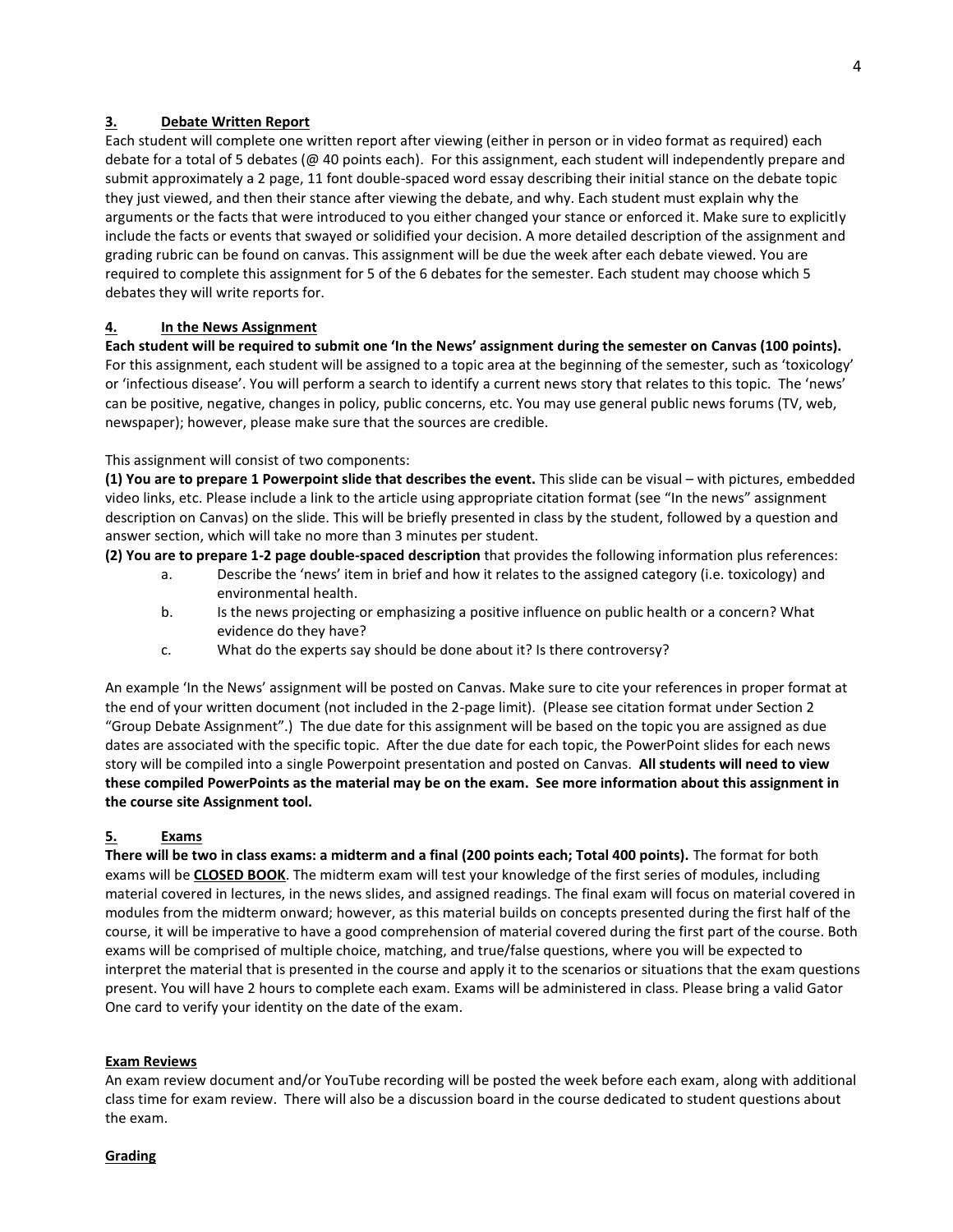| Requirement                                                                     | Due date                                   | Points |
|---------------------------------------------------------------------------------|--------------------------------------------|--------|
| Written Assignments =<br>5 $@$ 50 points each                                   | See Course Schedule                        | 250    |
| Debate Written Reports<br>$= 5 \omega 40$ points                                | See Course Schedule<br>and team assignment | 200    |
| Debate Peer Evaluation<br>$= 5 \text{ } \textcircled{a} 10 \text{ points each}$ | See Course Schedule                        | 50     |
| points                                                                          | See Course Schedule<br>and team assignment | 100    |
| Midterm Exam = $1 \omega$<br>200 points                                         | See Course Schedule                        | 200    |
| Final Exam = $1 \text{ } \textcircled{a}$ 200<br>points                         | See Course Schedule                        | 200    |
|                                                                                 | <b>TOTAL</b>                               | 1000   |

Point system used (i.e., how do course points translate into letter grades).

| <b>Points</b>   | $95 -$ | $90 -$ | $87-$ | $83-$ | 80- | $\overline{\phantom{a}}$ | 73-             | $70-$                         | 67- | 63- | 60- | Below |
|-----------------|--------|--------|-------|-------|-----|--------------------------|-----------------|-------------------------------|-----|-----|-----|-------|
| earned          | 100%   | 94%    | 89%   | 86%   | 82% | 79%                      | 76%             | 72%                           | 69% | 66% | 62% | 62%   |
| Letter<br>Grade | A      | A-     | $B+$  | D     | в-  | $C+$                     | $\sqrt{2}$<br>╰ | $\overline{\phantom{0}}$<br>◡ | D+  | ◡   | ◡   |       |

Please be aware that a C- is not an acceptable grade for graduate students. In addition, a grade of C counts toward a graduate degree only if an equal number of credits in courses numbered 5000 or higher have been earned with an A.

| Letter<br>Grade        | Α   | А-   | B+   | D<br>D | <b>B-</b> | $C+$ | ∽<br>◡ | $\overline{\phantom{0}}$<br>U- | D+   | D   | D-   | -<br>- | WF  |     | ΝG  | S-<br>U |
|------------------------|-----|------|------|--------|-----------|------|--------|--------------------------------|------|-----|------|--------|-----|-----|-----|---------|
| Grade<br><b>Points</b> | 4.0 | 3.67 | 3.33 | 3.0    | 2.67      | 2.33 | 2.0    | 1.67                           | 1.33 | 1.0 | 0.67 | 0.0    | 0.0 | 0.0 | 0.0 | 0.0     |

For greater detail on the meaning of letter grades and university policies related to them, see the Registrar's Grade Policy regulations at:

<http://catalog.ufl.edu/ugrad/current/regulations/info/grades.aspx>

### **Exam Policy**

In general, taking an exam after the official exam time will only be permitted under extenuating circumstances and will only be permitted at the discretion of the instructor (advanced notice in writing required and per applicable University of Florida policies).

### **Late Assignments and Makeup Work**

Assignments turned in up to 24 hours late will be discounted **10%** of the grade that they would otherwise receive. Assignments turned in more than 24 hours late will **not** be graded and will contribute zero points toward your final grade, unless arrangements have been made in advance with the instructor. Missed assignments will contribute zero points toward your final grade.

**Special Circumstances.** In the event of exceptional situations that may interfere with your ability to perform an assignment or meet a deadline, contact the instructor as soon as possible and in advance of the deadline. Such special cases will be handled on an individual basis, provided that you have sufficient documentation.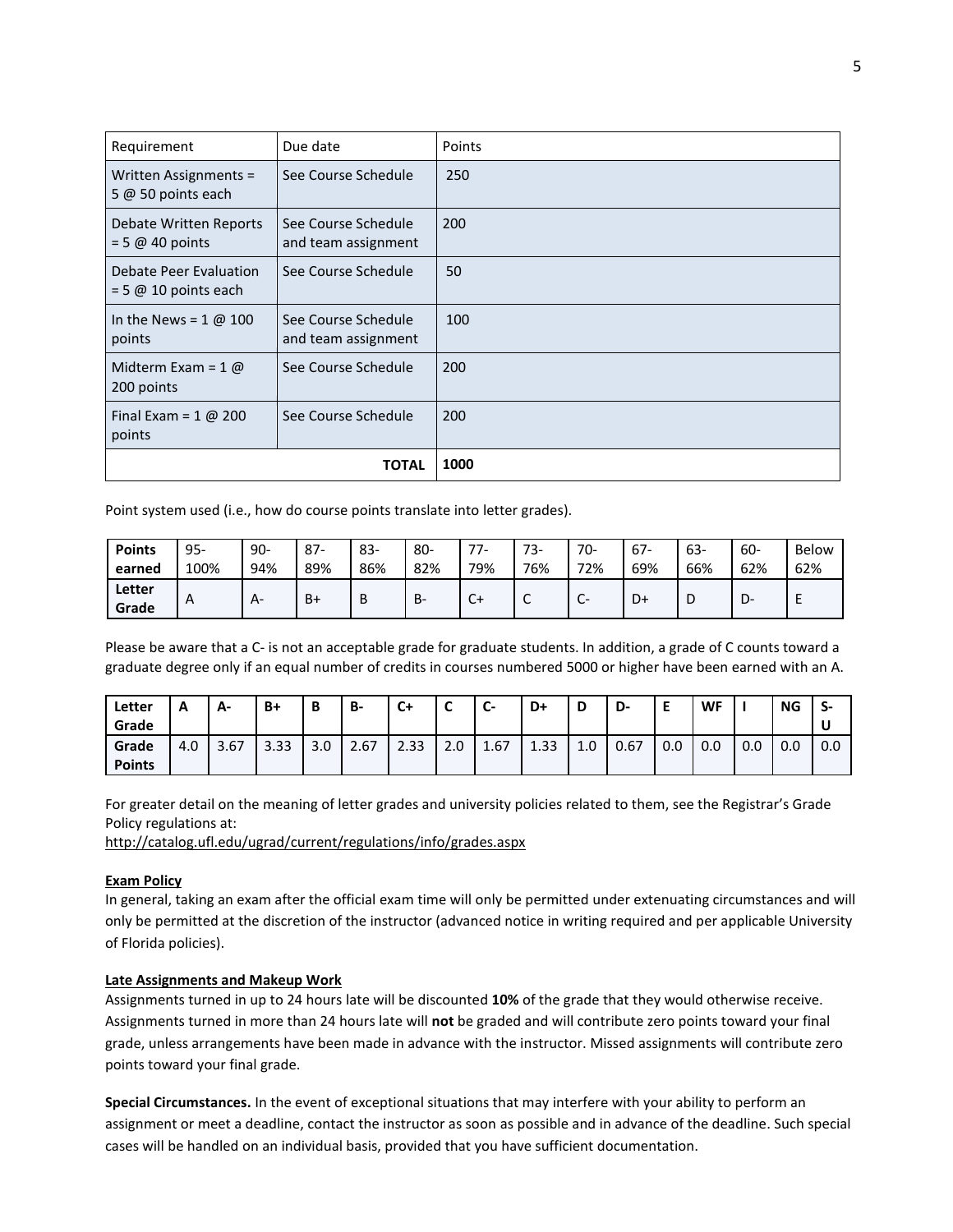Please note: Any requests for makeups due to technical issues MUST be accompanied by the ticket number received from LSS when the problem was reported to them. The ticket number will document the time and date of the problem. You MUST e-mail me within 24 hours of the technical difficulty if you wish to request a make-up.

#### **Policy Related to Required Class Attendance**

All faculty are bound by the UF policy for excused absences. For information regarding the UF Attendance Policy see the Registrar website for additional details:<https://catalog.ufl.edu/ugrad/current/regulations/info/attendance.aspx>

#### **STUDENT EXPECTATIONS, ROLES, AND OPPORTUNITIES FOR INPUT**

#### **Expectations Regarding Course Behavior**

You are expected to maintain a civil tone both in class and online, and respect the opinions of other in the class. While commenting on others' posts is encouraged, aggressive or patronizing tone and language are unacceptable and may result in the loss of your posting and discussion privileges.

#### **Communication Guidelines**

You are encouraged to contact by email using the "Inbox" in Canvas for clarification and assistance with the course material and the assignments, and for special issues that may arise. Weekday daytime (US Eastern Time) emails have the best chances of being answered quickly. Please only use the Canvas "Inbox" to communicate with the course instructor and/or TA. While the instructors and TAs will check their UFL email regularly, they will not be held responsible for email sent directly to their UFL addresses.

#### **Academic Integrity**

Students are expected to act in accordance with the University of Florida policy on academic integrity. As a student at the University of Florida, you have committed yourself to uphold the Honor Code, which includes the following pledge:

### "We, the members of the University of Florida community, pledge to hold ourselves and our peers to the highest **standards of honesty and integrity**."

You are expected to exhibit behavior consistent with this commitment to the UF academic community, and on all work submitted for credit at the University of Florida, the following pledge is either required or implied:

### **"On my honor, I have neither given nor received unauthorized aid in doing this assignment."**

It is your individual responsibility to know and comply with all university policies and procedures regarding academic integrity and the Student Honor Code. Violations of the Honor Code at the University of Florida will not be tolerated. Violations will be reported to the Dean of Students Office for consideration of disciplinary action. For additional information regarding Academic Integrity, please see Student Conduct and Honor Code or the Graduate Student Website for additional details:

<https://www.dso.ufl.edu/sccr/process/student-conduct-honor-code/> <http://gradschool.ufl.edu/students/introduction.html>

Please remember that cheating, lying, misrepresentation, or plagiarism in any form is unacceptable and inexcusable behavior.

Plagiarism is especially damaging in any learning environment and will be dealt with in an official way, according to University of Florida regulations. Incidents will be reported directly to the Office of Student Judicial Affairs and a formal procedure will be started in each and every case. There will be no informal incident resolution between student and instructor. Should you have any doubts on whether something constitutes plagiarism, please consult the many available resources on the topic, e.g. starting with

http://web.uflib.ufl.edu/msl/subjects/Physics/StudentPlagiarism.html, or contact the instructor in advance. There is also a reference posted in the course site, in the Course Help link. As you submit assignments, you will have the opportunity to check it for unintentional plagiarism using Turnitin<sup>®</sup>, the same software that instructors will use to check your work. You are encouraged to take advantage of this option. If you turn in assignments that are plagiarized, you will receive zero points for that assignment.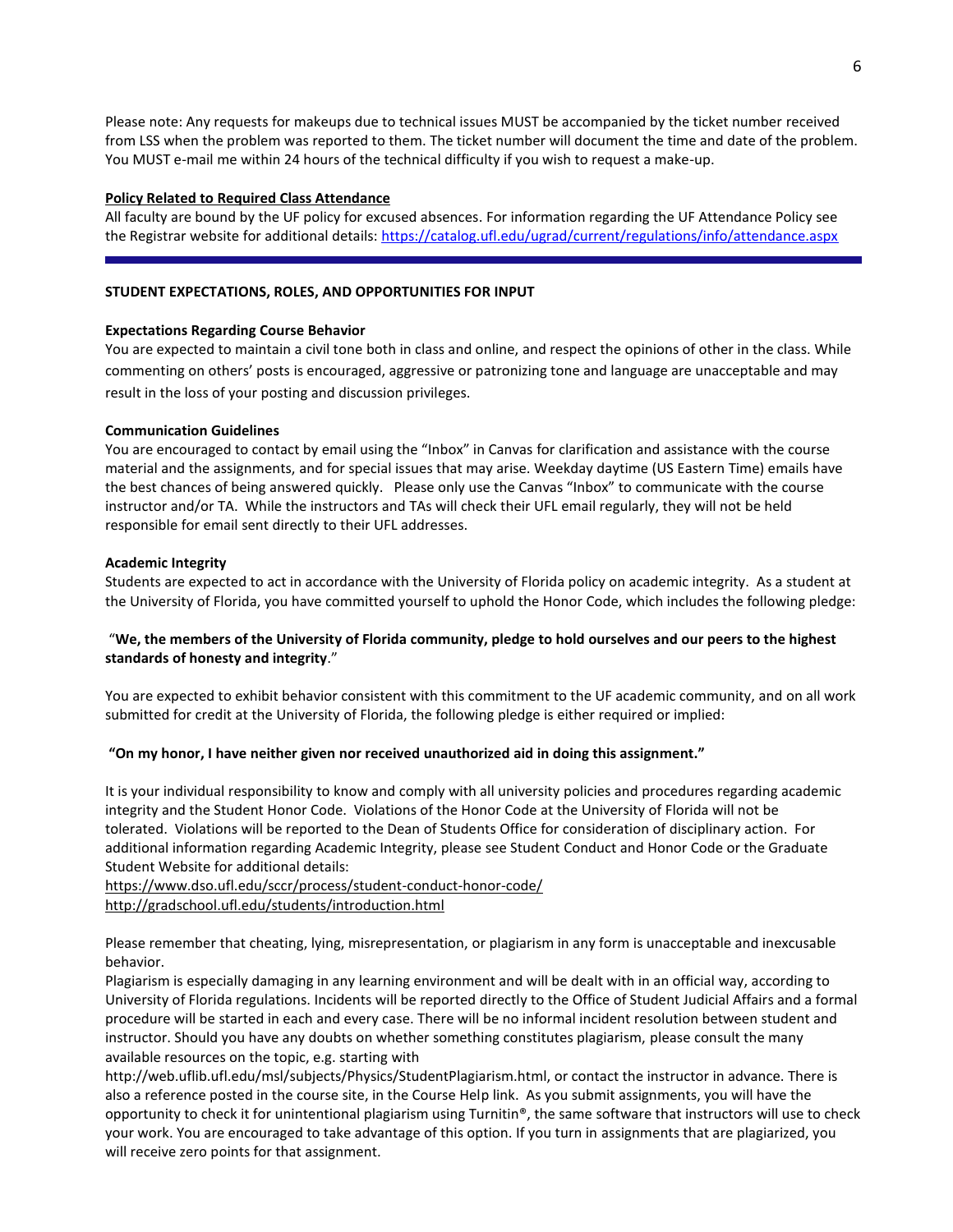You are expected to turn in original work in this course. This means that when answering assignment questions, writing papers, posting discussions, etc you will be expected to write your responses in your own words. You **MAY NOT** copy answers word for word from any course materials or outside sources. On occasion it may be useful to provide a quote from course materials or outside sources in which case you must properly cite the source and place the quote in quotation marks. That being said we urge you to avoid excessive quotation as it does little to demonstrate you understanding of course material.

### **Online Faculty Course Evaluation Process**

Students are expected to provide feedback on the quality of instruction in this course by completing online evaluations a[t https://evaluations.ufl.edu.](https://evaluations.ufl.edu/) Evaluations are typically open during the last two or three weeks of the semester, but students will be given specific times when they are open. Summary results of these assessments are available to students at [https://evaluations.ufl.edu/results/.](https://evaluations.ufl.edu/results/)

### **SUPPORT SERVICES**

### **Accommodations for Students with Disabilities**

If you require classroom accommodation because of a disability, you must register with the Dean of Students Office [http://www.dso.ufl.edu](http://www.dso.ufl.edu/) within the first week of class. The Dean of Students Office will provide documentation of accommodations to you, which you then give to me as the instructor of the course to receive accommodations. Please make sure you provide this letter to me by the end of the second week of the course. The College is committed to providing reasonable accommodations to assist students in their coursework.

### **Counseling and Student Health**

Students sometimes experience stress from academic expectations and/or personal and interpersonal issues that may interfere with their academic performance. If you find yourself facing issues that have the potential to or are already negatively affecting your coursework, you are encouraged to talk with an instructor and/or seek help through University resources available to you.

- The Counseling and Wellness Center 352-392-1575 offers a variety of support services such as psychological assessment and intervention and assistance for math and test anxiety. Visit their web site for more information: [http://www.counseling.ufl.edu.](http://www.counseling.ufl.edu/) On line and in person assistance is available.
- You Matter We Care website: [http://www.umatter.ufl.edu/.](http://www.umatter.ufl.edu/) If you are feeling overwhelmed or stressed, you can reach out for help through the You Matter We Care website, which is staffed by Dean of Students and Counseling Center personnel.
- The Student Health Care Center at Shands is a satellite clinic of the main Student Health Care Center located on Fletcher Drive on campus. Student Health at Shands offers a variety of clinical services. The clinic is located on the second floor of the Dental Tower in the Health Science Center. For more information, contact the clinic at 392-0627 or check out the web site at: <https://shcc.ufl.edu/>
- Crisis intervention is always available 24/7 from: Alachua County Crisis Center (352) 264-6789 <http://www.alachuacounty.us/DEPTS/CSS/CRISISCENTER/Pages/CrisisCenter.aspx>

Do not wait until you reach a crisis to come in and talk with us. We have helped many students through stressful situations impacting their academic performance. You are not alone so do not be afraid to ask for assistance.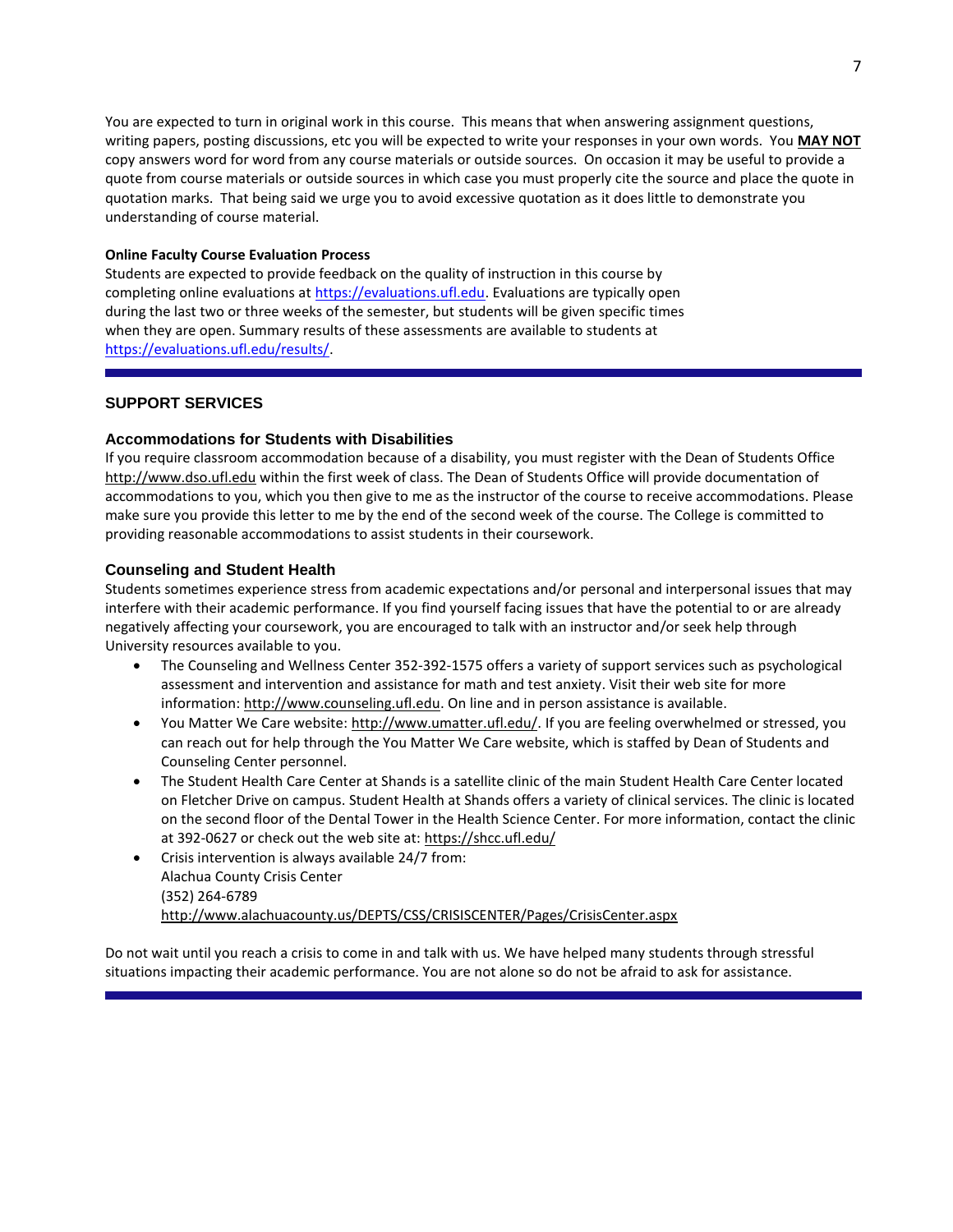## **Topical Outline/Course Schedule**

| <b>Modules</b> | Week /                 | <b>Topic(s) and</b>               | <b>Required</b>                      | <b>Debates</b>                | <b>Class Activity</b> | <b>Assignments</b> | In the News                       |
|----------------|------------------------|-----------------------------------|--------------------------------------|-------------------------------|-----------------------|--------------------|-----------------------------------|
| <b>Getting</b> | <b>Dates</b><br>Week 1 | Speaker(s)<br>Syllabus            | <b>Reading(s)</b><br>Syllabus        |                               |                       | Syllabus           |                                   |
| <b>Started</b> | Aug                    | Academic                          |                                      |                               |                       | Quiz               |                                   |
|                | $22 - 26$              | Integrity                         |                                      |                               |                       | due by             |                                   |
|                |                        |                                   |                                      |                               |                       | Aug 26             |                                   |
| 1              | Week 1                 | Module 1:                         | Environmental                        |                               |                       |                    |                                   |
|                | Aug<br>$22 - 26$       | Introduction to<br>Environmental  | Health<br>Chapter 1: The             |                               |                       |                    |                                   |
|                |                        | $Health -$                        | Scope                                |                               |                       |                    |                                   |
|                |                        | Dr. Eric Coker                    | Pages 1-22                           |                               |                       |                    |                                   |
| $\mathbf{2}$   | Week 2                 | Module 2:                         | Environmental                        |                               |                       | Assignment         |                                   |
|                | Aug 27-                | Toxicology and                    | Health                               |                               |                       | 1 due by           |                                   |
|                | Sep 2                  | Environmental<br>disease –        | Chapter 2:                           |                               |                       | Aug 29             |                                   |
|                |                        | Dr. Sabo-                         | Toxicology<br>Pages 23-42            |                               |                       |                    |                                   |
|                |                        | Attwood                           |                                      |                               |                       |                    |                                   |
| 3              | Week 3                 | Module 3:                         |                                      |                               |                       | Assignment         | In the News                       |
|                | Sep                    | Emerging                          |                                      |                               |                       | 2 due by           | Group 1:                          |
|                | $4 - 9$                | contaminants;<br>Nanomaterials    |                                      |                               |                       | Sep 5              | Toxicology<br>due by              |
|                |                        | and $EDCs -$                      |                                      |                               |                       |                    | Sep 7                             |
|                |                        | Dr. Sabo-                         |                                      |                               |                       |                    |                                   |
|                |                        | Attwood                           |                                      |                               |                       |                    |                                   |
| 4              | Week 4                 | Module 4:                         |                                      |                               |                       |                    | In the News                       |
|                | Sep<br>10-16           | <b>Infectious</b><br>Disease $-$  |                                      |                               |                       |                    | Group 2:<br><b>Infectious</b>     |
|                |                        | Dr. Nancy                         |                                      |                               |                       |                    | <b>Disease</b>                    |
|                |                        | Seraphin                          |                                      |                               |                       |                    | due Sep 14                        |
| 5              | Week 5                 | Module 5:                         | Environmental                        |                               |                       |                    |                                   |
|                | Sep                    | Epidemiology-                     | Health                               |                               |                       |                    |                                   |
|                | 17-23                  | Dr. Eric Coker                    | Chapter 3:<br>Epidemiology           |                               |                       |                    |                                   |
|                |                        |                                   | Pages 43-59                          |                               |                       |                    |                                   |
| 6              | Week 6                 | Module 6:                         | Environmental                        |                               |                       | Assignment         | In the News                       |
|                | Sep                    | Air Pollution -                   | Health                               |                               |                       | 3 due              | Group 3:                          |
|                | 24-30                  | Dr. Eric Coker                    | Chapter 5:<br>Indoor and             |                               |                       | Sep 26             | Air Quality<br>due Sep 28         |
|                |                        |                                   | Outdoor Air                          |                               |                       |                    |                                   |
|                |                        |                                   | Pages 87-112                         |                               |                       |                    |                                   |
| 7              | Week 7                 | Module 7:                         | Environmental                        | Debate                        | Post-debate           |                    | In the News                       |
|                | Oct                    | Drinking Water                    | Health                               | Presentation                  | Discussion            |                    | Group 4:                          |
|                | $1 - 7$                | and Sanitation<br>- Dr. Karoun    | Chapter 7:<br>Drinking Water         | Group 1:<br><b>Fracking</b>   |                       |                    | <b>Water Quality</b><br>due Oct 5 |
|                |                        | Bagamian                          | Pages 87-112 &                       | due by                        |                       |                    |                                   |
|                |                        | (Thu, Oct 4)                      | Chapter 8:                           | Oct 5                         |                       |                    |                                   |
|                |                        |                                   | Liquid Waste                         |                               |                       |                    |                                   |
| Midterm        | Week 8                 |                                   | Pages 165-170                        | <b>Includes material from</b> |                       |                    |                                   |
| Exam           | Oct                    |                                   |                                      | Module 1 - Module 7           |                       |                    |                                   |
|                | $8 - 14$               |                                   |                                      |                               |                       |                    |                                   |
| 9              | Week 9                 | Module 8:                         | Environmental                        | Debate                        | Post-debate           |                    | In the News                       |
|                | Oct                    | Solid Waste -                     | Health                               | Presentation                  | Discussion            |                    | Group 5:                          |
|                | $15 - 21$              | Dr. Eric Coker                    | Chapter 9: Solid<br>Wastes           | Group 2: CAFOS<br>due Oct 19  |                       |                    | <b>Food Safety</b><br>due Oct 19  |
|                |                        |                                   | Pages 190-219                        |                               |                       |                    |                                   |
|                |                        |                                   |                                      |                               |                       |                    |                                   |
| <b>Modules</b> | <b>Weeks</b><br>/Dates | <b>Topic(s) and</b><br>Speaker(s) | <b>Required</b><br><b>Reading(s)</b> | <b>Debates</b>                | <b>Class Activity</b> | <b>Assignments</b> | In the News                       |